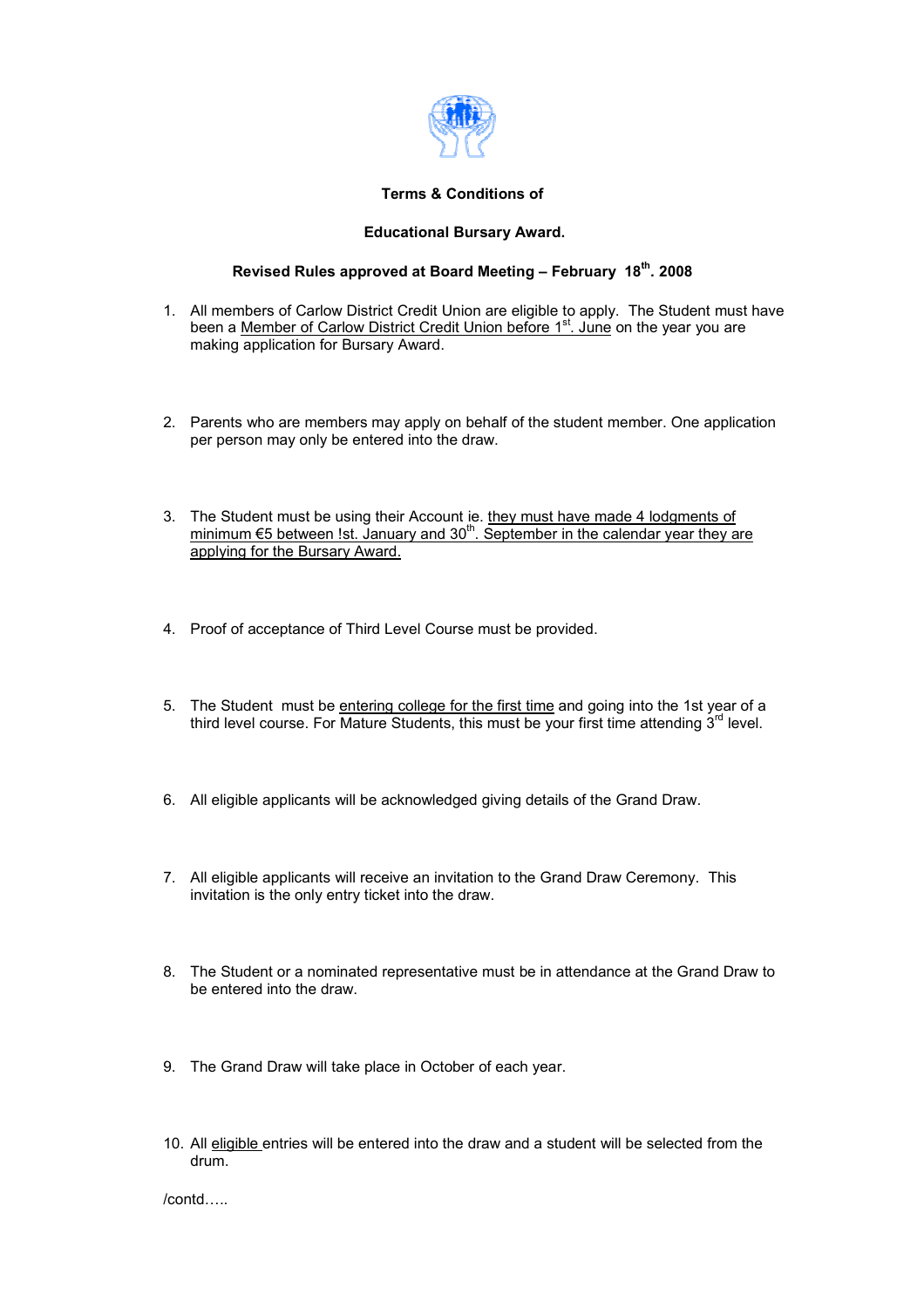- 11. This Bursary Award is not performance based (i.e. based on Leaving Cert results).
- 12. Students must have attained satisfactory results at academic year end to receive the following year's bursary award of €1,500.
- 13. The Board of Directors of Carlow District Credit Union Ltd's decision is final. The Board reserves the right to make any adjustments or amendments to these Rules at any time.
- 14. If selected the winning Student must be available for promotional purposes for Carlow District Credit Union.
- 15. The Student will be presented with a cheque to the value of €1,500 at the beginning of the academic year once proof of academic results is received by the Board of Directors.
- 16. The third level institution may be a university, institute of technology, training institute etc. It may also be based outside of Ireland.
- 17. Closing date for entry is September 30th. Please mark **BURSARY AWARD** clearly on the Envelope. Applications must be on the official application form.
- 18. If incorrect information is provided on the application, the Board of Directors reserve the right to withdraw the application and seek refund of any Bursary monies paid out.

Board of Directors

18.2.2008

### **Amendments to Educational Bursary Award Rules approved at Monthly Board Meeting 21st. June 2010**

1. All documentation, proof of college and further information must be received at the offices of Carlow District Credit Union Ltd., before September  $30<sup>th</sup>$ .

2. If you have more than one Account ie. Share Loan/Car Loan/Educational Loan/Junior School Account you must quote all account numbers on the Bursary Application form.